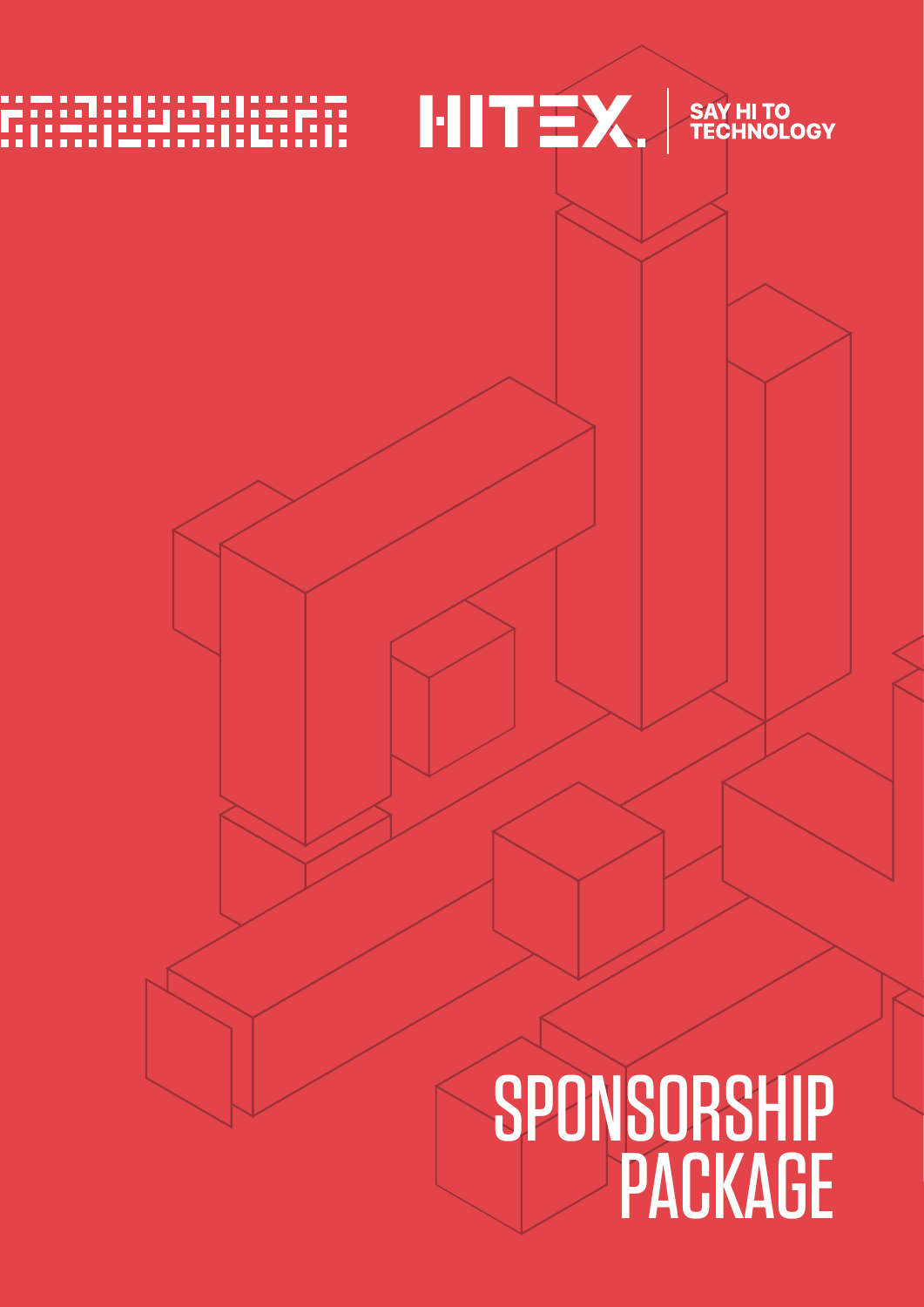www.hitex.tech

# KDIG  $\left\| \frac{U}{\prod_{i=1}^{n}} \right\|$  $||\ln||$ 27 - 30TH JUNE 2022 ERBIL INTERNATIONAL FAIR

# **CONNECT** WITH LOCAL AND INTERNATIONAL ENTERPRISES

**COMMUNICATE** WITH INTERESTED CUSTOMERS AND CLIENTS

**CAPTIVATE** LEADING TECH COMPANIES

DIGITAL AND DIGITAL AND DIGITAL AND DIGITAL AND DIGITAL AND DIGITAL AND DIGITAL AND DIGITAL AND DIGITAL AND DI

# **SAY HI TO<br>TECHNOLOGY**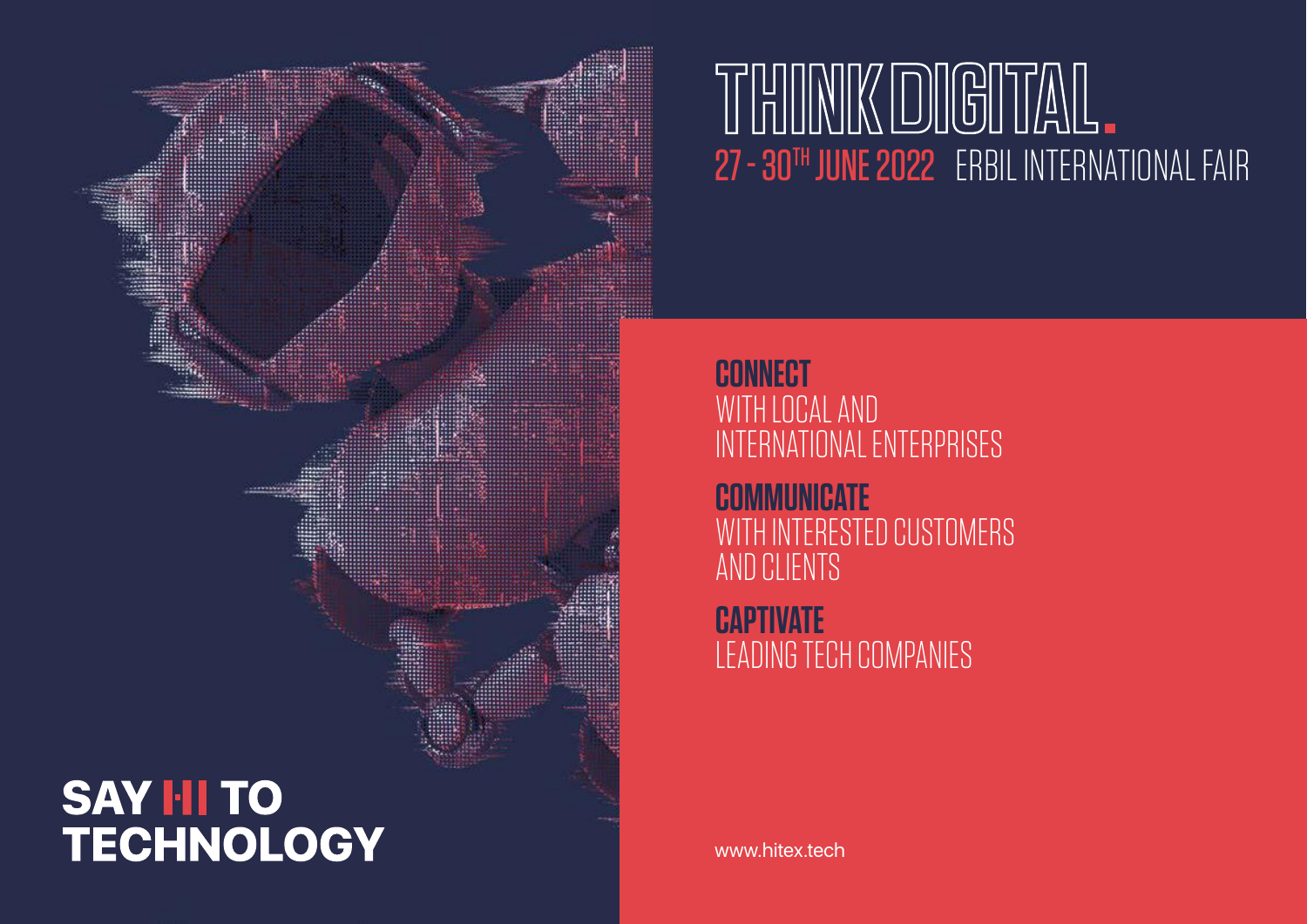



SK **Futuristic technology** Artificial intelligence Robotics Drone

# **AD**

VR/AR

**Network and security Telecommunications** Privacy and Cyber Security

Infrastructure Network & Security

 $\frac{1}{2} \sum_{n=1}^{\infty} \frac{1}{n^2}$ 

#### **Other tech categories** Information Technology Universities

Media advertising



**User technology** Smarthouses/IoT Health/fitness/wearables Computer/Mobile Hardware & Software Digital Imaging/Video Gaming

### Ø

**HITEX2022** is the biggest technology exhibition in Iraq running for the third year that will be held within **27-30th June, 2022** in the **Erbil International Fairground**.

**HITEX** is the new way for businesses to grow, by showing their latest products, services and presenting the newest world-wide technological inventions. **HITEX** allows exhibitors to make business deals and partnerships locally and internationally, and the ability to apply to governmental tenders. During the **HITEX** days, exhibitors will be engaging with potential clients and will be able to create a direct link between the managers and customers.

# 27 - 30TH JUNE 2022 ERBIL INTERNATIONAL FAIR

# HITEX. EDZZ

### ENCOURAGING TECHNOLOGICAL DEVELOPMENT IN THE MIDDLE EAST



LOCAL AND INTERNATIONAL ENTERPRISES



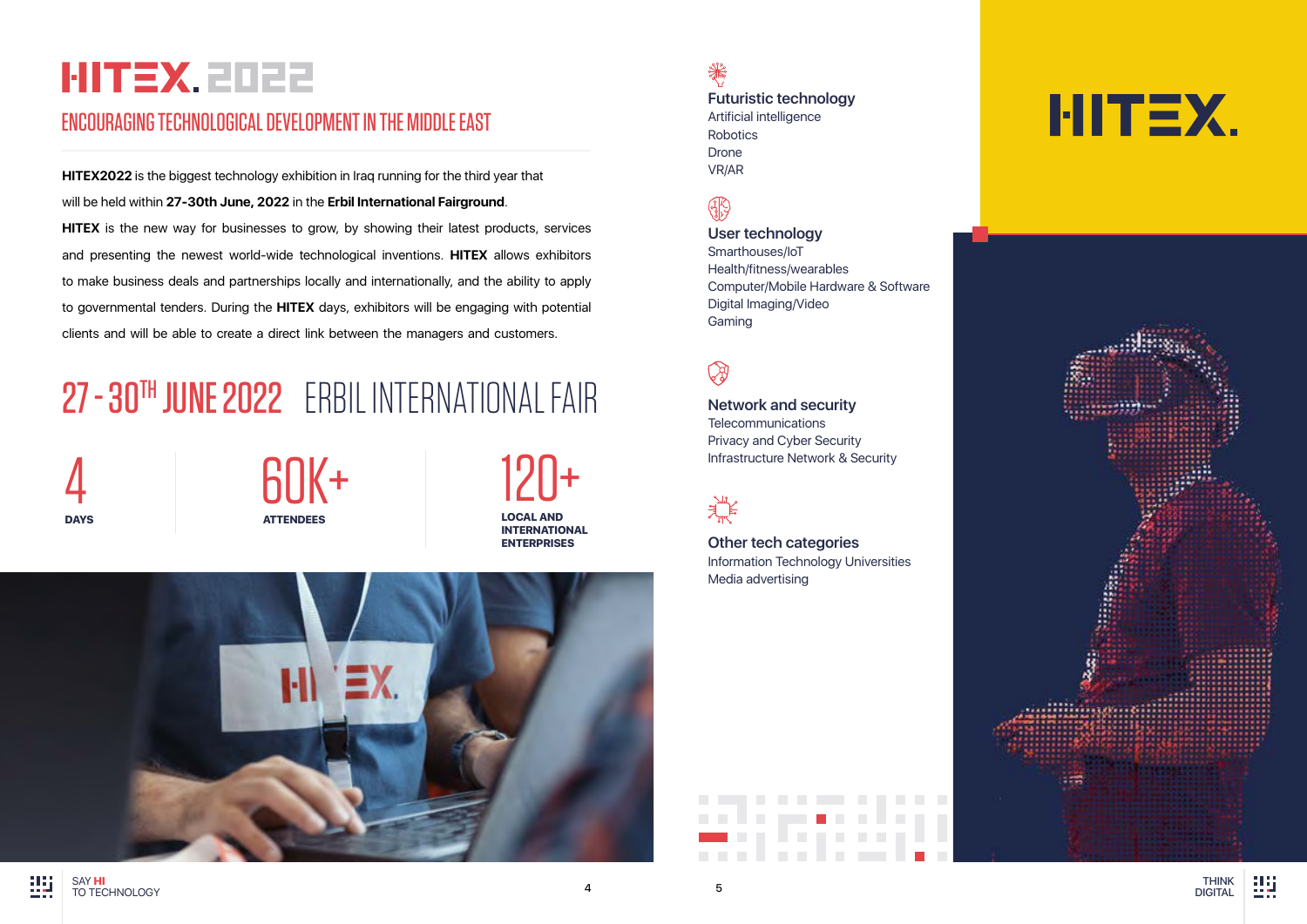SAY **HI** TO TECHNOLOGY

# Attendee insights

# Digital media insights

## Traditional media insights

SOCIAL MEDIA REACH  $20M+$ 

# HITEX.EDET

LOCAL AND INTERNATIONAL **CHANNELS**  $15+$ 

**HITEX 2021** was the biggest technology exhibition in Iraq and a powerful platform for business growth, which combined all the local and international technological companies in all sectors. Held on **16-19th June 2021**, 60K+ attendees showed up to participate and witness new technology being showcased. It helped create a better understanding of technology applications in real life by presenting the latest world wide technologies of the biggest brands in the world.

FACEBOOK EVENT **REACH** 

RADIO **CHANNELS** 

BUSINESS OWNER 6/10

CONFIRMED THEIR ATTENDANCE IN HITEX2021 9/10



VIDEO VIEWS 4M+

IT RELATED 8/10



**THINK**<br>DIGITAL 顯 de la constitución de la constitución de la constitución de la constitución de la constitución de la constituc<br>Digital de la constitución de la constitución de la constitución de la constitución de la constitución de la c

RECOMMENDED HITEX TO THEIR COLLEAGUES 8/10





FACEBOOK EVENT **RESPONSE** 7K



250K

#### of attendee confirmed their attendance in HITEX2022.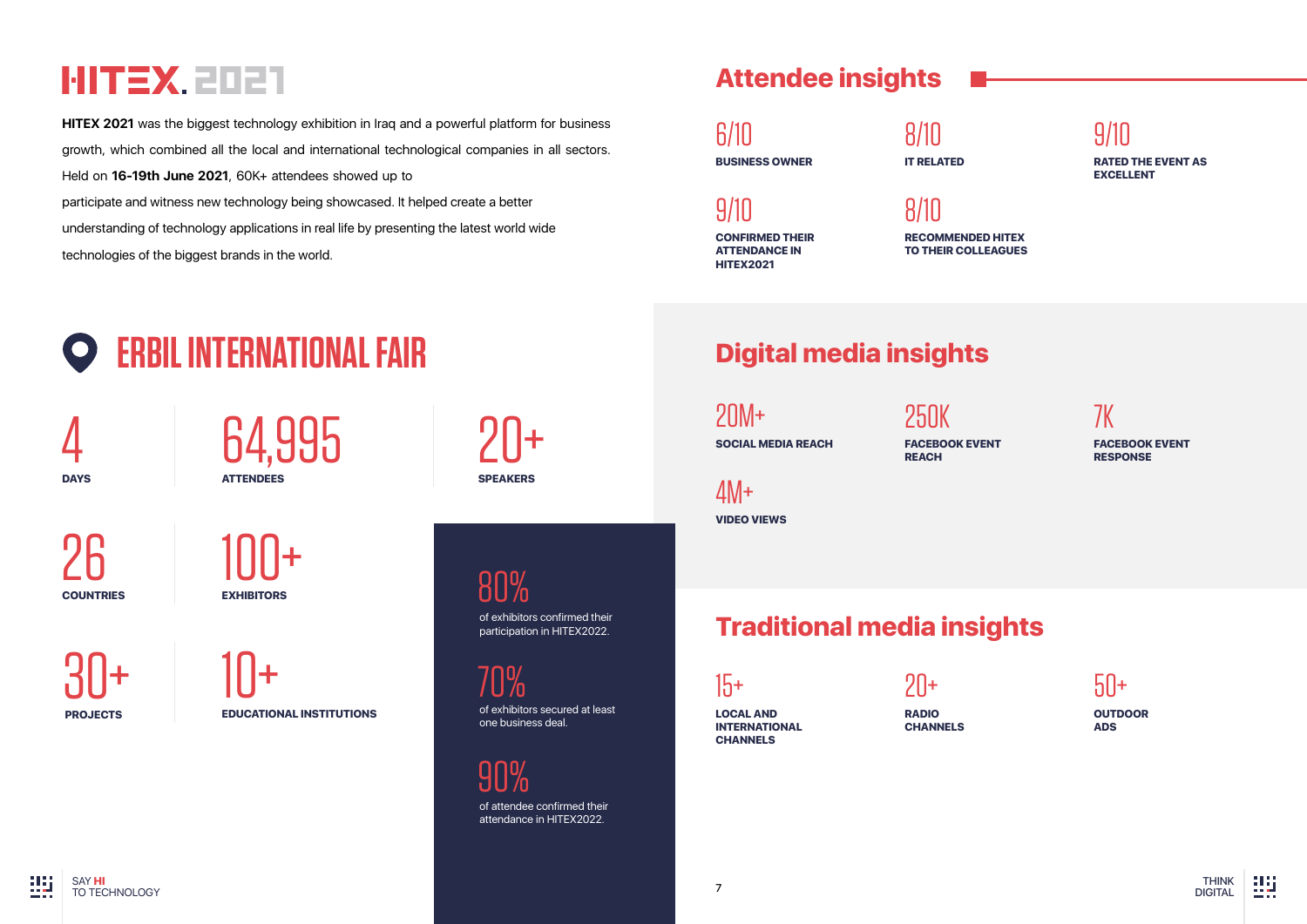



# Sponsorship Packages:

| Type           | Width (m) | Length (m)     | SQM |
|----------------|-----------|----------------|-----|
| <b>Diamond</b> | 12        | 6              | 72  |
| Platinum       | 9         | 6              | 54  |
| Gold           | 6         | 6              | 36  |
| Bronze         | 6         | $\overline{4}$ | 24  |
| Standard       | 3         | 3              | 9   |

. . .



# WHY BE A SPONSOR?

### HITEX 2022 IS NOT JUST A FOUR-DAY SHOW. IT IS AN EVENT PACKED WITH OPPORTUNITIES TO:

#### **RAISE AWARENESS OF YOUR BRAND**

We bring hundreds of the country's top journalists and TV stations with the world's leading publications to HITEX 2022, for our sponsors to interact with and showcase their products to reach a wider audience within and outside of the event.

#### **GENERATE LEADS**

With almost 100,000 attendees, including Government and Private Sector representatives, CEOs and Executives of the tech world joining us this June, HITEX 2022 is the perfect setting to forge partnerships, pitch to potential customers, and make your business appealing to a wider audience. During HITEX 2021, an estimated %70 of exhibitors secured at least one business deal during the event. The aim is much greater with HITEX 2022.

#### **OPPORTUNITY TO NETWORK IN THE RIGHT SETTING**

Whether you want to hire tech's top talent, meet with policymakers influencing your segment of the industry or simply exchange ideas with your competitors and peers - we have an event, and space for you to do so.

#### **BE A THOUGHT LEADER**

Perhaps you want to place your company front and center of an industry issue. Maybe you've got a new product to launch. We can set up panels during the conference for you to host. You'll be right in the middle of the action, leading discussions with targeted demographics on the topics that matter most to you.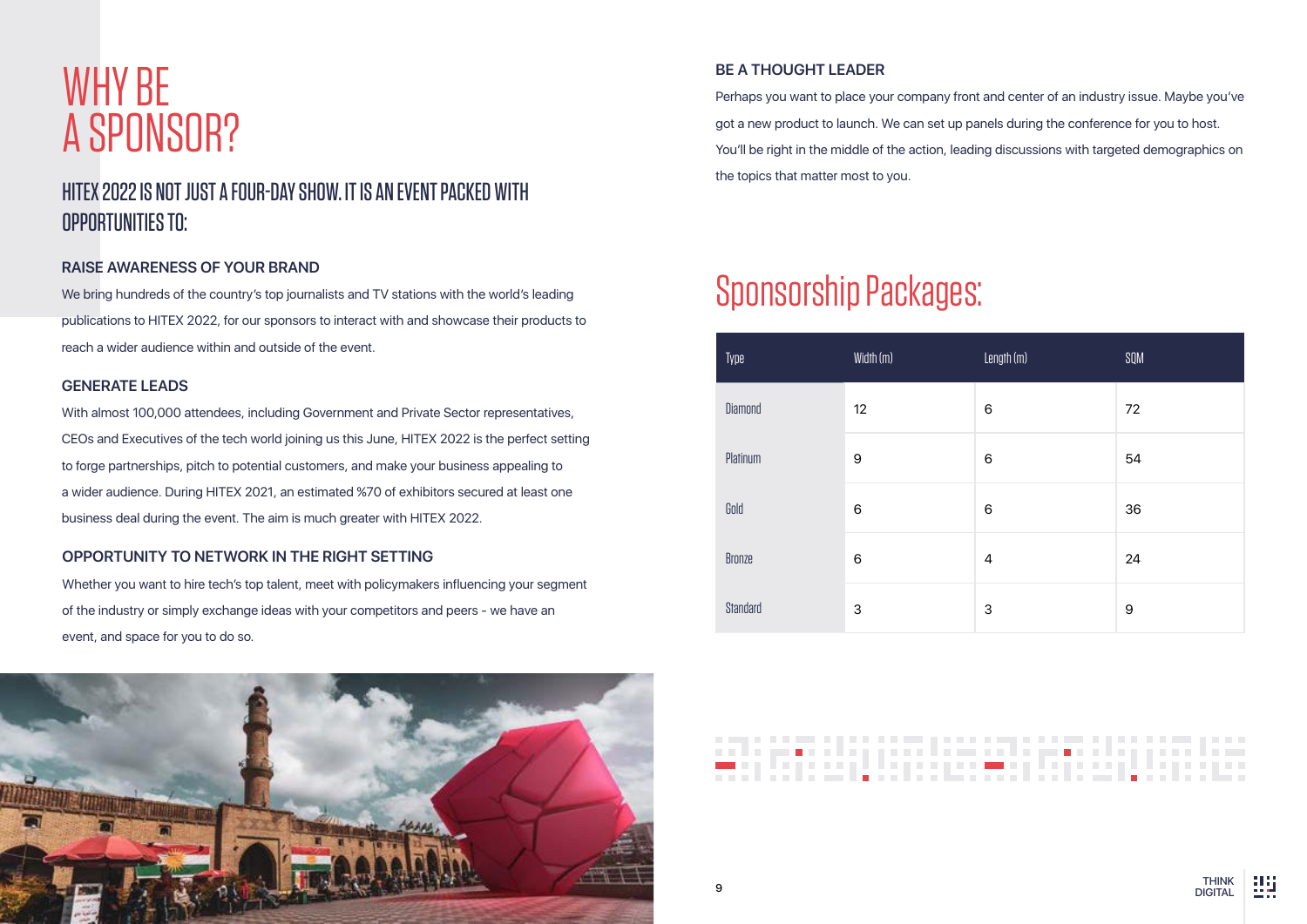



### **Diamond - 90,000\$ Sponsorship Package**

- Area Size: 72 SQM unequipped area for custom designed booth at the main area of fairground.
- Your company will be acknowledge as Diamond Sponsor of the event, and your logo will be displayed on

### **Platinum - 55,000\$ Sponsorship Package**

- Area Size: 54 SQMfor custom designed booth at the main area of fairground.
- 

Your company will be acknowledge as Platinum Sponsor of the event, and your logo will be displayed on the designed location of Platinum Sponsors on the following elements:

the designed location of Diamond Sponsors on the following elements:

- On HITEX official website.
- On the back side of ID badge of Exhibitors.
- On all printed invitation that will distributed to governmental sector, chambers of commerce,

#### general consulates and VIP list.

- On all invitation emails.
- On the sponsor wall inside or outside the halll.
- On all outdoor advertisement of the event such as billboard, LED screen that located at

premium area in main cities.

- On all TV advertising campaign of the exhibition
- Formal recognition as Diamond Sponsor on Hitex social media channel (Facebook, Instagram

and LinkedIn).

- On HITEX official website.
- On the back side of ID badge of Exhibitors.
- On all printed invitation that will distributed to governmental sector, chambers of commerce,

general consulates and VIP list.

- On all invitation emails.
- On the sponsor wall inside or outside the halll.
- On all outdoor advertisement of the event such as billboard, LED screen that located at premium area in main cities.
- On all TV advertising campaign of the exhibition
- Formal recognition as Platinum Sponsor on Hitex social media channel (Facebook, Instagram

and LinkedIn).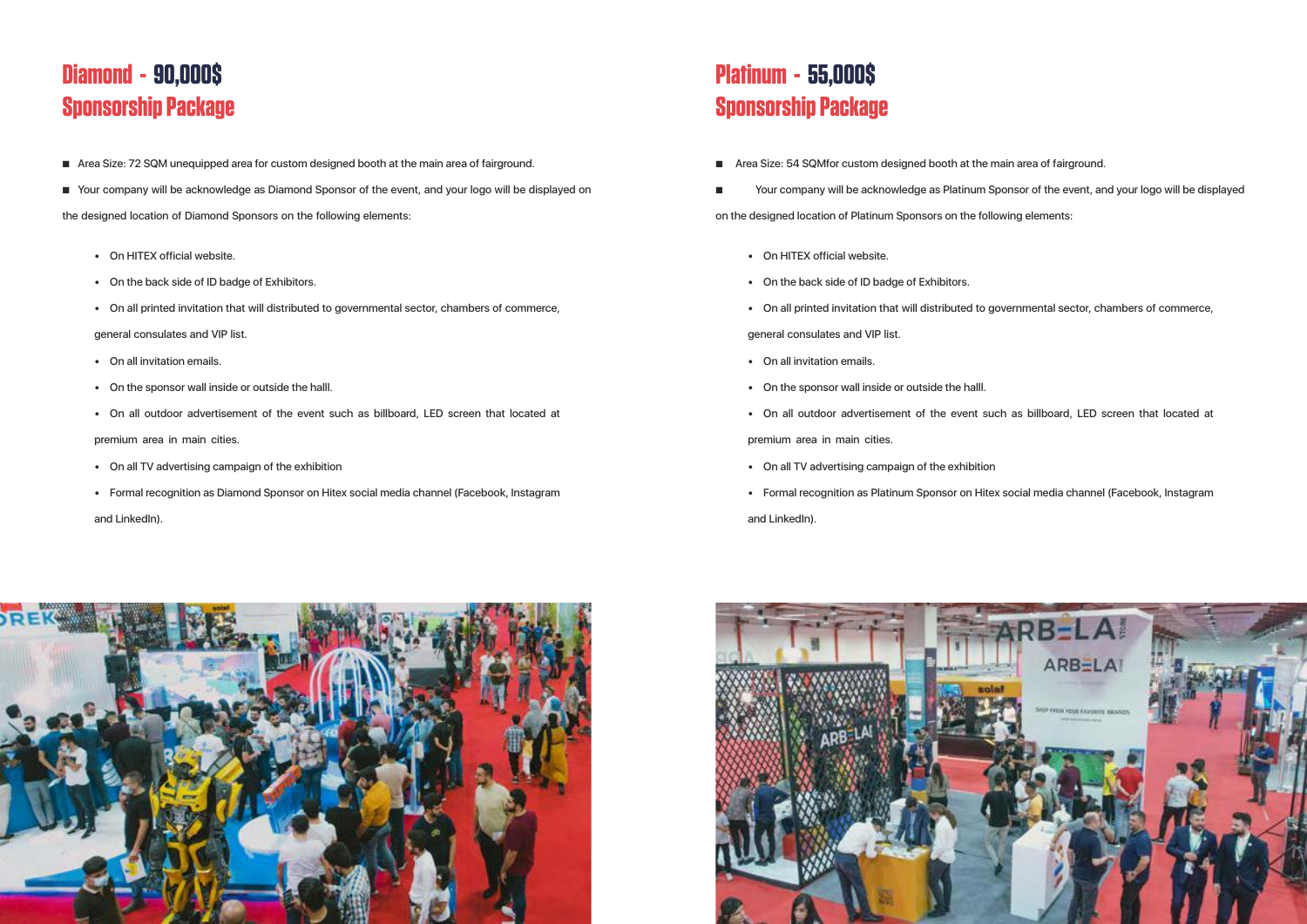

### **Gold - 35,000\$ Sponsorship Package**

- Area Size: 36 SQM for a custom-designed booth at the main area of the fairground.
- Your company will be acknowledge as Gold Sponsor of the event, and your logo will be displayed on the

designed location of Gold Sponsor on the following elements:

- On HITEX official website.
- On the back side of ID badge of Exhibitors.
- On all printed invitation that will distributed to governmental sector, chambers of commerce,

general consulates and VIP list.

- On all invitation emails.
- On the sponsor wall inside or outside the halll.
- Formal recognition as Gold Sponsor on Hitex social media channel (Facebook, Instagram and

#### LinkedIn).

#### Bronze - 7,200\$

■ Area Size: 24 SQM for standard equipped booth at the main area of fairground.

#### Standard - 2,500\$

■ Area Size: 9 SQM for standard equipped booth at the main area of fairground.

### **Participation Packages**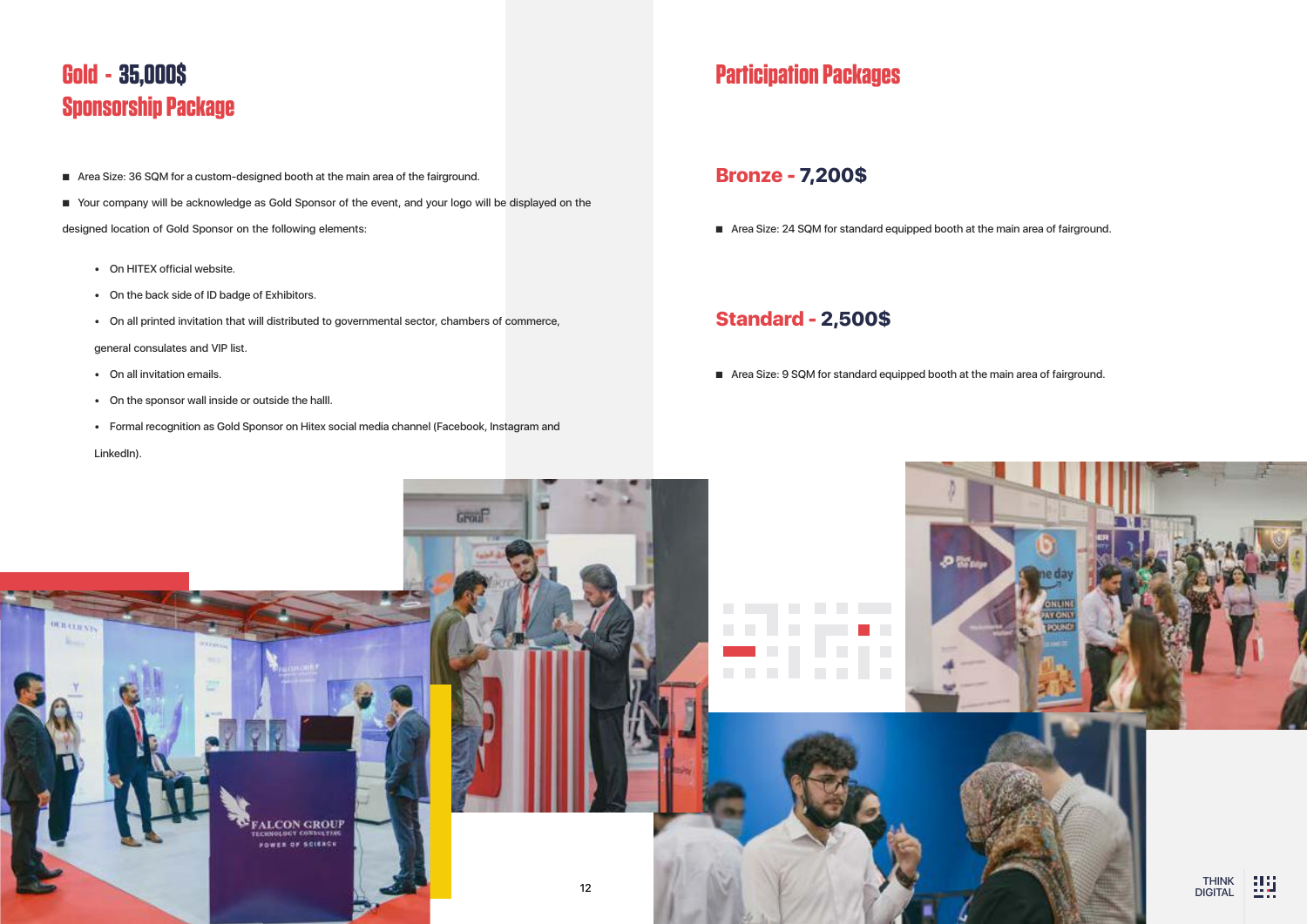

|                             |                | in a                        |                |
|-----------------------------|----------------|-----------------------------|----------------|
|                             | k.             |                             |                |
|                             |                | p.                          | <b>I</b>       |
|                             | <b>C</b>       | $\mathcal{L}_{\mathcal{A}}$ | p.             |
|                             | <b>C</b>       |                             |                |
|                             | <b>C</b>       | p.                          | m              |
|                             |                |                             | in.            |
| $\mathcal{L}_{\mathcal{A}}$ | <b>College</b> |                             | <b>College</b> |
|                             | g.             |                             |                |
|                             |                | g.                          | D              |
|                             | p.             | $\mathbb{R}^n$              |                |
|                             |                |                             |                |
|                             | e.             | p.                          | h.             |
|                             |                |                             |                |
|                             |                | g.                          | <b>College</b> |
|                             |                |                             | <b>College</b> |
|                             | p.             |                             |                |
|                             |                | r.                          | D              |
|                             | I.             |                             | in a           |
| <b>C</b>                    | <b>I</b>       |                             | k.             |
|                             |                |                             |                |